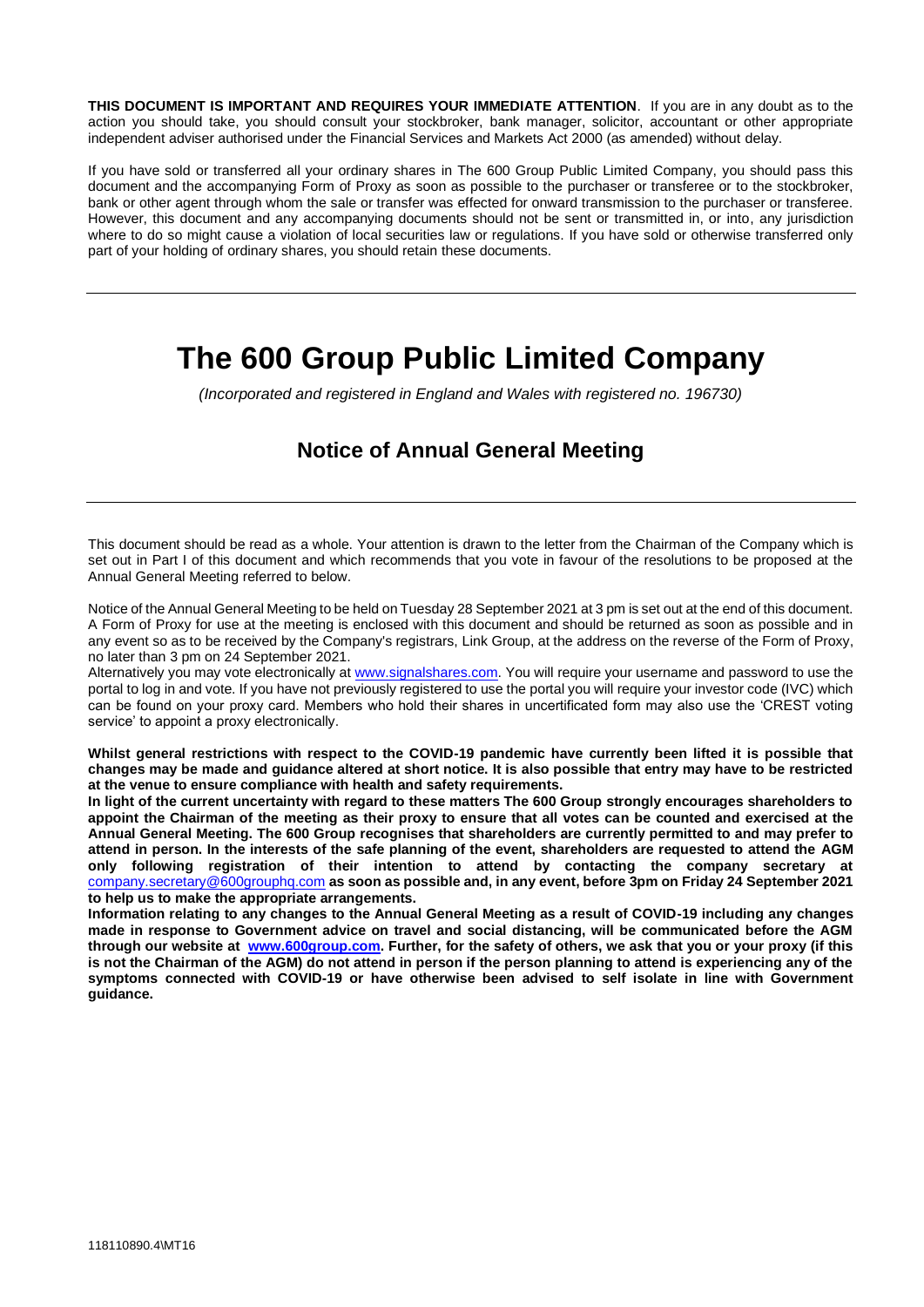#### **Definitions**

| Act                                  | the Companies Act 2006                                                                                                                                              |
|--------------------------------------|---------------------------------------------------------------------------------------------------------------------------------------------------------------------|
| AIM                                  | the AIM market of the London Stock Exchange                                                                                                                         |
| <b>Annual General Meeting or AGM</b> | the annual general meeting of the Company, notice of<br>which is set out at the end of this document and including<br>any adjournment(s) thereof                    |
| <b>Annual Report and Accounts</b>    | the annual report and accounts of the Company for the<br>period ended 31 March 2021, containing the directors<br>report, the strategic report and auditor's report. |
| <b>Articles</b>                      | the articles of association of the Company adopted by<br>special resolution on 17 September 2014 (as amended<br>from time to time)                                  |
| <b>Board</b>                         | the board of Directors of the Company as at the date of<br>this document                                                                                            |
| Company                              | The 600 Group Public Limited Company                                                                                                                                |
| <b>Directors</b>                     | the directors of the Company as at the date of this<br>document                                                                                                     |
| <b>Form of Proxy</b>                 | the form of proxy accompanying this document relating to<br>the Annual General Meeting                                                                              |
| Group                                | the Company and its subsidiaries                                                                                                                                    |
| <b>London Stock Exchange</b>         | London Stock Exchange plc                                                                                                                                           |
| <b>Ordinary Shares</b>               | ordinary shares of 1p each in the capital of the Company                                                                                                            |
| <b>Shareholders</b>                  | the holders of Ordinary Shares                                                                                                                                      |
| UK or the United Kingdom             | the United Kingdom of England, Wales, Scotland and<br>Northern Ireland                                                                                              |
| £                                    | Great British pounds, the basic unit of currency in the<br>United Kingdom                                                                                           |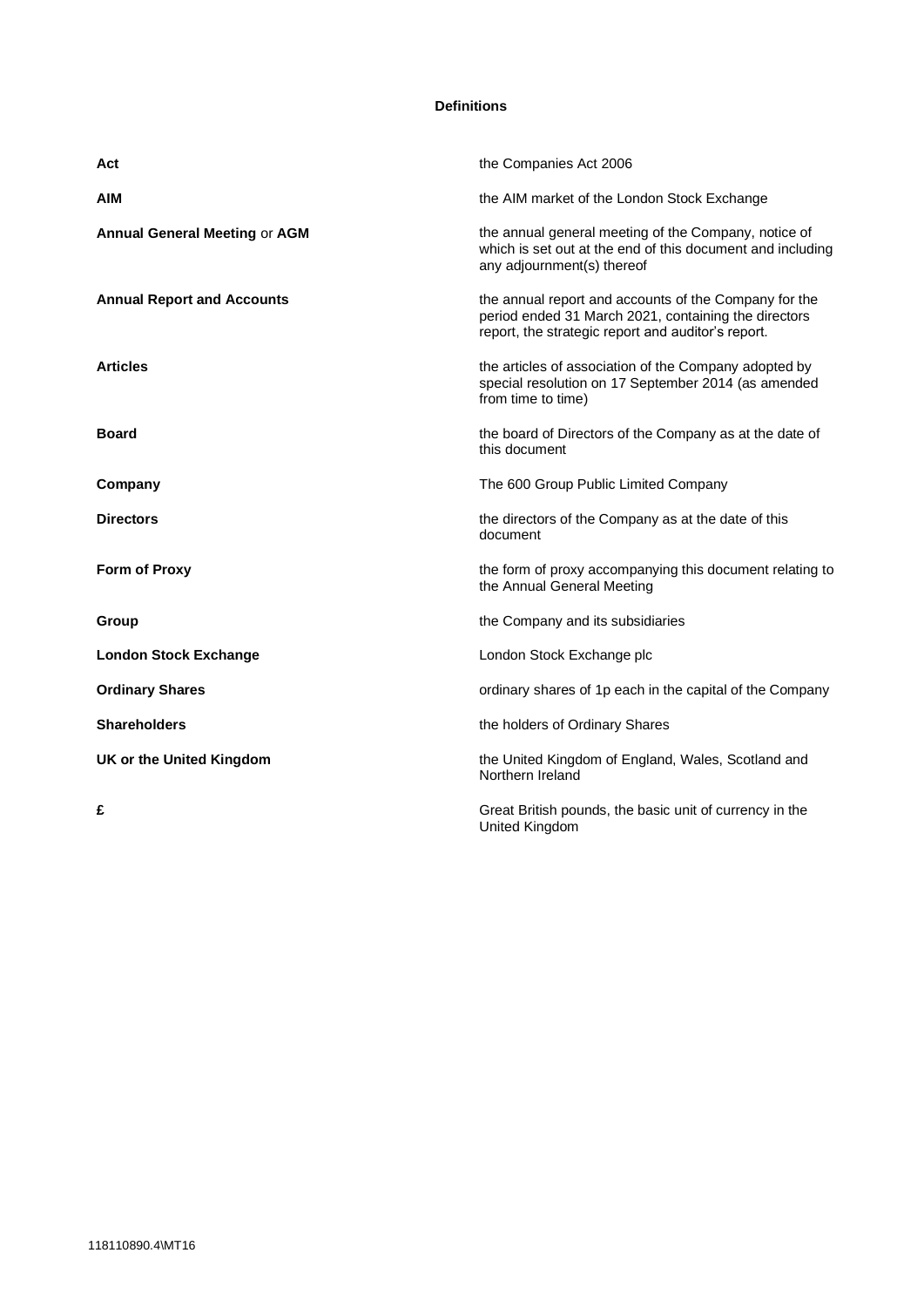**Part I**

## **Letter from the Chairman of The 600 Group Public Limited Company**

*Registered no.196730*

Registered Office: Lowfields Business Park Lowfields Way Elland West Yorkshire HX5 9DA

To holders of Ordinary Shares in The 600 Group Public Limited Company 2 2 September 2021

**Dear Shareholder**

### **Annual General Meeting**

A formal notice of the ninety-seventh Annual General Meeting of the Company to be held at 600 group plc, Lowfields Business Park, Lowfields Way, Elland, West Yorkshire HX5 9DA on Tuesday 28 September 2021 at 3 pm follows this letter.

**Whilst general restrictions with respect to the COVID-19 pandemic have currently been lifted it is possible that changes may be made and guidance altered at short notice. It is also possible that entry may have to be restricted at the venue to ensure compliance with health and safety requirements. In light of the current uncertainty with regard to these matters The 600 Group strongly encourages shareholders to appoint the Chairman of the meeting as their proxy to ensure that all votes can be counted and exercised at the Annual General Meeting. The 600 Group recognises that shareholders are currently permitted to and may prefer to attend in person. In the interests of the safe planning of the event, shareholders are requested to attend the AGM only following registration of their intention to attend by contacting the company secretary at** company.secretary@600grouphq.com **as soon as possible and, in any event, before 3 pm on Friday 24 September 2021 to help us to make the appropriate arrangements. Information relating to any changes to the Annual General Meeting as a result of COVID-19 including any changes made in response to Government advice on travel and social distancing, will be communicated before the AGM through our website at [www.600group.com.](http://www.600group.com/) Further, for the safety of others, we ask that you or your proxy (if this is not the Chairman of the AGM) do not attend in person if the person planning to attend is experiencing any of the symptoms connected with COVID-19 or have otherwise been advised to self isolate in line with Government guidance.**

The Board views the AGM as a very important event and welcomes the opportunity to engage with Shareholders. We encourage Shareholders to participate in this year's AGM, preferably by voting by proxy and by sending any questions they may have asked at the AGM in advance of the meeting. The simplest way to find out general information about the Group is via the Group website at **www.600group.com**. If you have questions on the specific business matters set out in the notice of Annual General Meeting, please email these to company.secretary@600grouphq.com by 3pm on 24 September 2021. Following the meeting, Shareholders will be able to access details of the business conducted at the AGM, including results of the votes and details of the proxy votes received. Responses to questions raised by email will also be made available.

Each Shareholder registered on the register of members of the Company at close of business on 24 September 2021 is entitled to vote on the resolutions contained in the notice of the Annual General Meeting. If you would like to vote on the resolutions please fill in the Form of Proxy sent to you with this document and return it to our registrars as soon as possible and in any event so as to be received by it by 3 pm on 24 September 2021. Further information in relation to the Form of Proxy (including how to return a completed proxy instruction) is set out in the notice of Annual General Meeting and on the reverse of the Form of Proxy itself. Alternatively you may vote electronically a[t www.signalshares.com.](http://www.signalshares.com/) You will require your username and password to use the portal to log in and vote. If you have not previously registered to use the portal you will require your investor code (IVC) which can be found on your proxy card. Members who hold their shares in uncertificated form may also use the 'CREST voting service' to appoint a proxy electronically

The notice of AGM sets out the resolutions to be proposed at the Annual General Meeting. Resolutions 1 to 7 are proposed as ordinary resolutions. This means that, for each of these resolutions to be passed, more than half the votes cast must be in favour of the resolutions. Resolutions 8 and 9 are proposed as special resolutions. This means that, for each of those resolutions to be passed, at least three-quarters of the votes cast must be in favour of the resolutions. The notes detailed below are intended to help you understand the effect and purpose of the resolutions.

#### **Resolution 1 – Annual Report and Accounts**

The Act requires the directors of a public company in respect of each financial year to lay its annual report and accounts before the company in general meeting.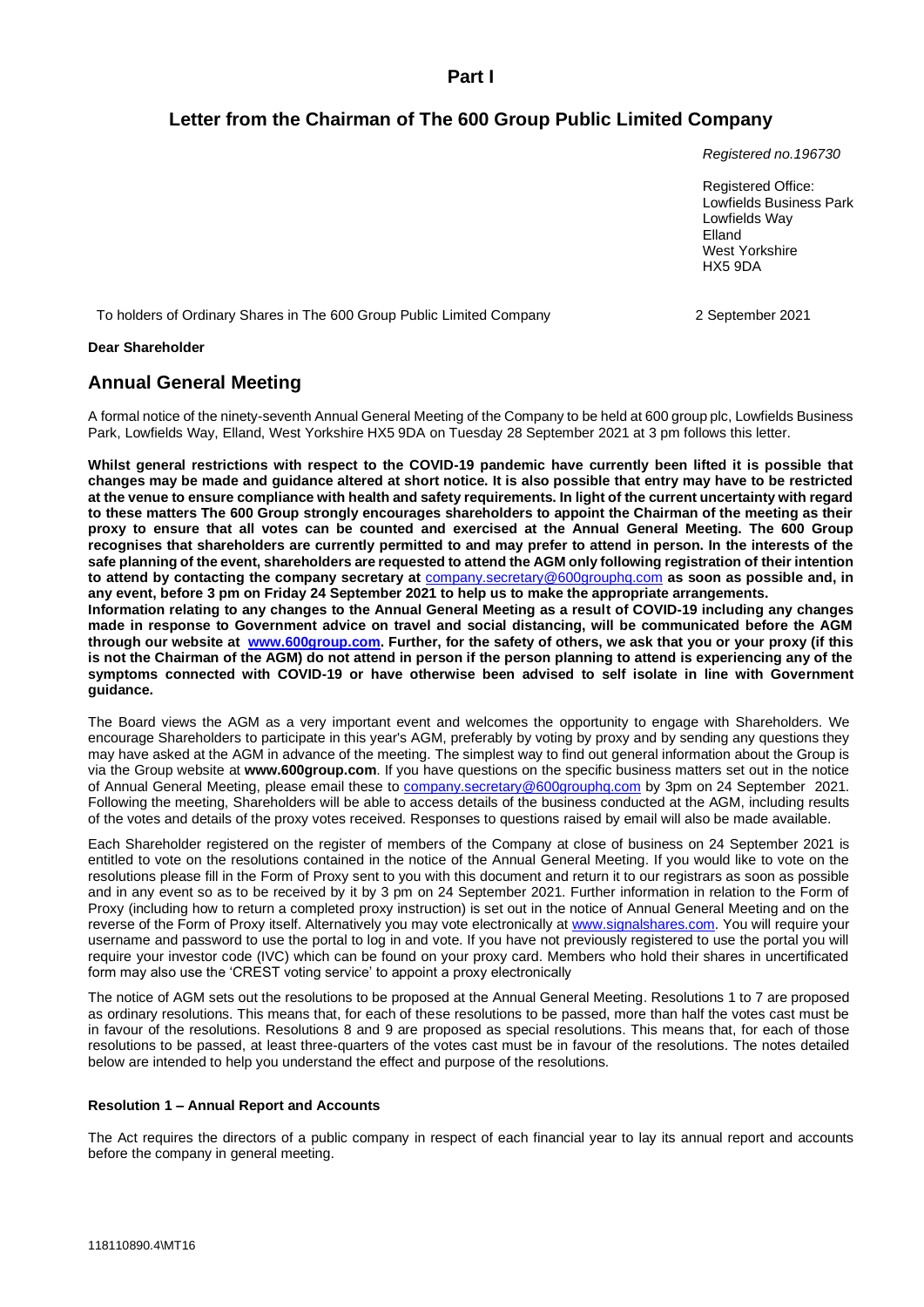#### **Resolutions 2 to 4 – Directors**

The Articles require each Director to retire at the third annual general meeting after which they were appointed or re-appointed in general meeting. This year Mr. Stephen Fiamma shall retire and offer himself for re-election as a Non-Executive Director. Both Mr. Haselton and Mr. Riggs were appointed subsequent to the previous Annual General Meeting and therefore retire and offer themselves for re-election as Non- Executive Directors. Resolutions 2 to 4 will be proposed as ordinary resolutions.

Brief biographical details for each of Mr. Fiamma, Mr. Haselton and Mr. Riggs are attached to the notice of Meeting.

Given the relevance and extent of their experience, the Directors are of the opinion that each of Mr. Fiamma, Mr. Haselton and Mr. Riggs should be re-elected as Directors of the Company.

#### **Resolution 5 – Auditor**

This resolution, which will be proposed as an ordinary resolution, proposes the re-appointment of BDO LLP to act as the Company's auditor until the conclusion of the next annual general meeting and authorises the Directors to determine the auditor's remuneration.

#### **Resolution 6 – Authority to allot shares**

The Act provides that the Directors may not allot Ordinary Shares (or grant certain rights over Ordinary Shares) unless authorised to do so by the Company in general meeting or by its Articles. The Directors' existing authority to allot Ordinary Shares, which was granted at the annual general meeting held on 22 December 2020 will expire at the end of the Annual General Meeting.

This resolution, which is proposed as an ordinary resolution, proposes that the Directors are given authority to allot Ordinary Shares and other relevant securities up to an aggregate nominal amount of one half of the issued Ordinary Share capital of the Company as at the close of business on 27 August 2021 (being the latest practicable date prior to publication of this document) without obtaining further consent of its Shareholders.

The authority granted by this resolution shall expire at the close of the 2022 annual general meeting or, if sooner, on 24 December 2022 and will replace the authority granted to the Directors at last year's annual general meeting.

#### **Resolution 7 – Political donations**

Part 14 of the Act prohibits the Group from making political donations or from incurring political expenditure in respect of a political party or other political organisation or an independent election candidate unless authorised by Shareholders. Aggregate donations made by the Group of £5,000 or less during any 12-month period will not be caught by the relevant restrictions.

Neither the Company nor any of its subsidiaries have any intention of making any political donations or incurring any political expenditure. However, the penalties for breaching the legislation, even if inadvertent, are severe and the Act defines "political party", "political organisation", "political donation" and "political expenditure" widely. For example, trade bodies, such as those concerned with policy review and law reform or with the representation of the business community or sections of it, which the Company and/or its subsidiaries may see benefit in supporting, may be included in these definitions.

Accordingly, the Company wishes to ensure that neither it nor any of its subsidiaries inadvertently commits any breaches of the Act through the undertaking of routine activities, which would not normally be considered to result in the making of political donations and political expenditure being incurred.

This resolution, which is proposed as an ordinary resolution, does not authorise any specific donations or expenditure. As required by the Act, the Company will make disclosure in its next annual report of any political donations made, or political expenditure incurred, by it or any of its subsidiaries which (whether individually or in aggregate) exceeds £2,000. The authority conferred by this resolution will expire at the end of next year's annual general meeting or, if sooner, on 24 December 2022.

#### **Resolution 8 – Authority to purchase own shares**

This resolution (which will be proposed as a special resolution) is to grant the Company authority to make market purchases of its own shares. The authority should not be taken to imply that shares will necessarily be purchased. The authority will expire at the close of the 2022 annual general meeting or, if sooner, on 24 December 2022.

The resolution specifies the maximum number of shares which may be purchased (representing approximately 10% of the Company's issued Ordinary Share capital as at 27 August 2021 (being the latest practicable date prior to publication of this document)) and the maximum and minimum prices at which they may be bought, reflecting the requirements of the Act. The purchases will only be made on AIM. The Directors have not yet decided whether such shares, if repurchased, would be cancelled or held in treasury, and a decision would be taken in the light of prevailing circumstances at the time the relevant repurchase is made. The Board will only exercise the power to make purchases of shares after consideration of the effects on earnings per share and the benefits for Shareholders generally.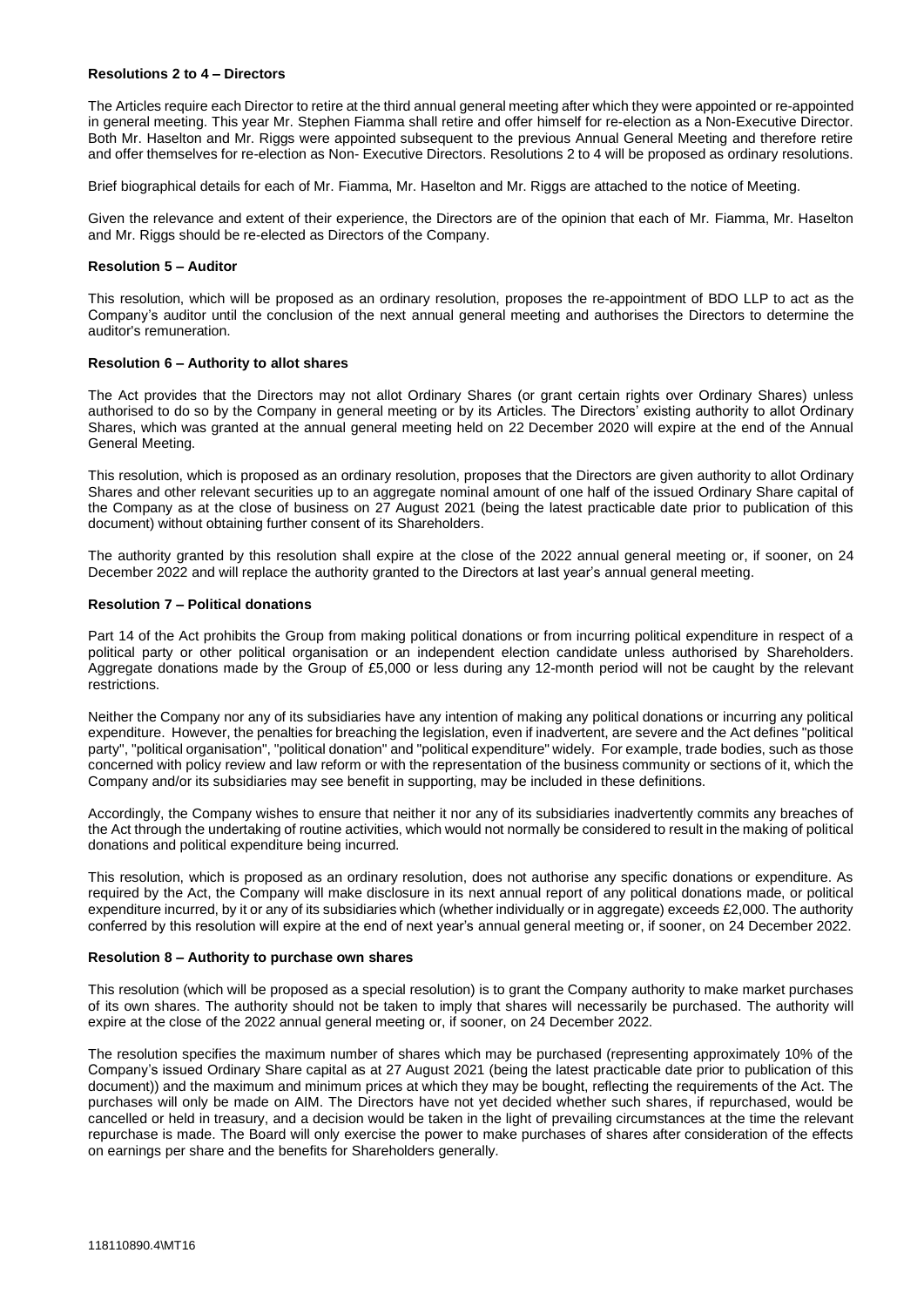#### **Resolution 9 – Disapplication of pre-emption rights**

The Act gives holders of Ordinary Shares, with limited but important exceptions, certain rights of pre-emption if the Directors wish to allot any equity securities for cash, or grant rights over any equity securities for cash or sell treasury shares for cash. The Directors believe that it is in the best interests of the Company that, as in previous years, the Board should have limited authority to allot some shares for cash without first having to offer such shares to existing Shareholders.

The Directors' current authority expires at the close of the Annual General Meeting and, accordingly, this resolution, which will be proposed as a special resolution, seeks to renew this authority on similar terms for a further period, expiring at the close of the 2022 annual general meeting or, if sooner, on 24 December 2022.The authority, if granted, gives the Directors power to allot shares without the application of these statutory pre-emption rights:

- in relation to offers of equity securities by way of rights issue, open offer or any other pre-emptive offer; and
- otherwise than in connection with a rights issue, open offer or any other pre-emptive offer, in relation to the allotment of equity securities for cash up to a maximum aggregate nominal amount of £117,473 (representing approximately 10% of the nominal value of the issued Ordinary Share capital of the Company as at 27 August 2021 (being the latest practicable date prior to publication of this document)).

#### **Recommendation**

Your Directors unanimously believe the proposals to be considered at the Annual General Meeting are in the best interests of the Company and its Shareholders as a whole and recommend Shareholders to vote in favour of the resolutions, as they intend to do in respect of their own beneficial shareholdings representing 20.7% of the total shares.

#### **Action to be taken**

As I have said, as a result of continuing uncertainty over COVID-19 The 600 Group strongly encourages shareholders to appoint the Chairman of the meeting as their proxy to ensure that all votes can be counted and exercised at the Annual General Meeting. A Form of Proxy for use at the Annual General Meeting is enclosed. Whether or not you intend to be present at the meeting, you are requested to complete and return the Form of Proxy in accordance with the instructions printed thereon as soon as possible and in any event so that it is received by the Company's registrar at, PXS 1, Link Group, Central Square, 29 Wellington Street, Leeds, LS1 4DL no later than 3 pm on 24 September 2021. Completion and return of the Form of Proxy will not prevent you from attending the Annual General Meeting and voting in person should you wish. Alternatively you may vote electronically at [www.signalshares.com.](http://www.signalshares.com/) You will require your username and password to use the portal to log in and vote. If you have not previously registered to use the portal you will require your investor code (IVC) which can be found on your proxy card. Members who hold their shares in uncertificated form may also use the 'CREST voting service' to appoint a proxy Whether or not you intend to be present at the meeting.

Yours faithfully

**Paul Dupee** Chairman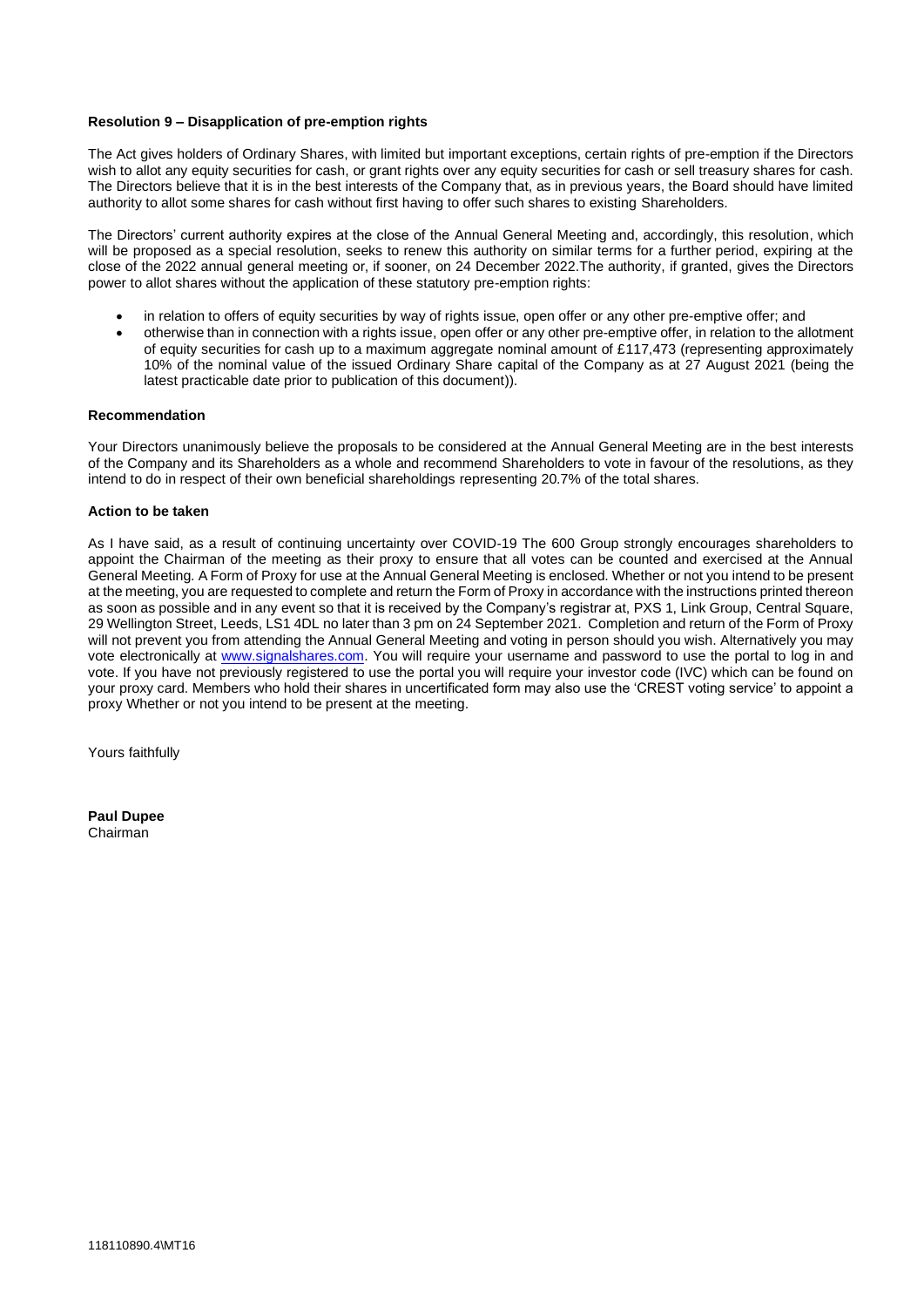## **Part II**

## **Notice of Annual General Meeting**

Notice is hereby given that the ninety-seventh Annual General Meeting of The 600 Group Public Limited Company (the "**Company**") will be held at 600 Group plc. Lowfields Business Park, Lowfields Way, Elland, West Yorkshire, HX5 9DA on Tuesday 28 September 2021 at 3 pm.

**Whilst general restrictions with respect to the COVID-19 pandemic have currently been lifted it is possible that changes may be made and guidance altered at short notice. It is also possible that entry may have to be restricted at the venue to ensure compliance with health and safety requirements. In light of the current uncertainty with regard to these matters The 600 Group strongly encourages shareholders to appoint the Chairman of the meeting as their proxy to ensure that all votes can be counted and exercised at the Annual General Meeting. The 600 Group recognises that shareholders are currently permitted to and may prefer to attend in person. In the interests of the safe planning of the event, shareholders are requested to attend the AGM only following registration of their intention to attend by contacting the company secretary at** company.secretary@600grouphq.com **as soon as possible and, in any event, before 3pm on Friday 24 September 2021 to help us to make the appropriate arrangements. Information relating to any changes to the Annual General Meeting as a result of COVID-19 including any changes made in response to Government advice on travel and social distancing, will be communicated before the AGM through our website at [www.600group.com.](http://www.600group.com/) Further, for the safety of others, we ask that you or your proxy (if this** 

**is not the Chairman of the AGM) do not attend in person if the person planning to attend is experiencing any of the symptoms connected with COVID-19 or have otherwise been advised to self isolate in line with Government guidance.**

The business to be dealt with at the Annual General Meeting will be for Shareholders to vote on the resolutions set out below, which, in the case of resolutions 1 to 7 are to be proposed as ordinary resolutions and, in the case of resolutions 8 and 9 are to be proposed as special resolutions:

- 1. To receive the Annual Report and Accounts for the period ended 31 March 2021.
- 2. To re-elect Mr. Stephen Fiamma as a Non-Executive Director of the Company.
- 3. To re-elect Mr. Donald Haselton as a Non-Executive Director of the Company.
- 4. To re-elect Mr. Todd Riggs as a Non-Executive Director of the Company.
- 5. To re-appoint BDO LLP as auditor of the Company to hold office from the conclusion of the Annual General Meeting until the conclusion of the next meeting at which accounts are laid before the Company and to authorise the Directors to fix their remuneration.
- 6. That, in substitution for all subsisting authorities granted at the Company's last annual general meeting, the Directors be generally and unconditionally authorised, pursuant to and in accordance with section 551 of the Companies Act 2006 (the "**Act**"), to exercise all powers of the Company to allot shares in the Company or grant rights to subscribe for, or convert any security into, shares in the Company up to an aggregate nominal amount of one half of the issued ordinary share capital of the Company as at the close of business on 27 August 2021 for a period expiring (unless previously revoked, varied or renewed) at the conclusion of the annual general meeting of the Company to be held in 2022 or, if sooner, on 24 December 2022, save that the Company may, before this authority expires, make any offer, agreement or arrangement which would or might require shares to be allotted or rights to be granted after such expiry and the Directors may allot shares or grant rights pursuant to such offer, agreement or arrangement as if this authority had not expired.
- 7. That, in accordance with section 366 of the Act, the Company and all its subsidiaries at any time during the time that this resolution has effect be and are hereby authorised to:-
	- (a) make political donations to political parties and/or independent election candidates not exceeding £20,000 in total;
	- (b) make political donations to political organisations other than political parties not exceeding £20,000 in total; and
	- (c) incur political expenditure not exceeding £20,000 in total,

provided that the aggregate amount of any such donations and expenditure shall not exceed £20,000 during the period beginning with the passing of this resolution and ending on the date of the annual general meeting of the Company to be held in 2022.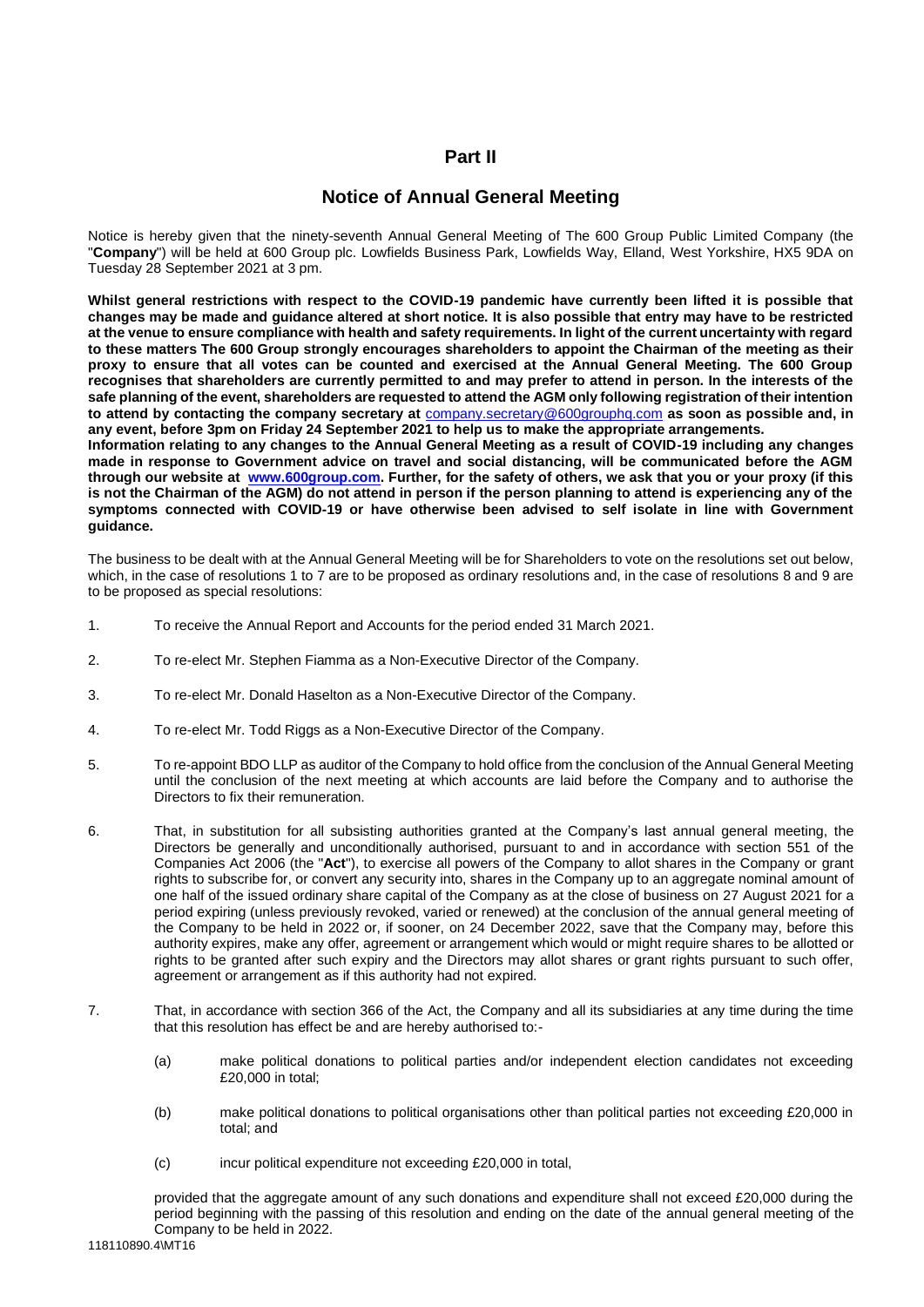For the purposes of this resolution the terms "political donation", "independent election candidates", "political organisations" and "political expenditure" have the meanings set out in sections 363 to 365 of the Act.

- 8. That the Company be and is hereby generally and unconditionally authorised for the purposes of section 701 of the Act to make one or more market purchases (within the meaning of section 693(4) of the Act) of ordinary shares of 1p each in the capital of the Company on such terms and in such manner as the Directors shall determine provided that:-
	- (a) the maximum aggregate number of ordinary shares authorised to be purchased is 11,747,334 (representing 10% of the Company's issued ordinary share capital as at the close of business on 27 August 2021);
	- (b) the minimum price which may be paid for each such share is 1p per share (exclusive of expenses);
	- (c) the maximum price which may be paid for an ordinary share shall not be more than 5% above the average of the middle market quotations for an ordinary share as derived from AIM for the five business days immediately preceding the date on which the ordinary share is purchased;
	- (d) unless previously renewed, varied or revoked, this authority shall expire at the conclusion of the annual general meeting to be held in 2022 or, if sooner, on 24 December 2022; and
	- (e) the Company may make a contract or contracts to purchase ordinary shares under the authority conferred prior to the expiry of such authority which will or may be executed wholly or partly after the expiry of such authority and may make a purchase of ordinary shares in pursuance of any such contract or contracts.
- 9. That, subject to the passing of resolution 6, the Directors be and are hereby empowered pursuant to sections 570 and 573 of the Act to allot equity securities (within the meaning of section 560 of the Act) for cash pursuant to the authority conferred by resolution 6 and/or to sell shares held by the Company as treasury shares for cash as if section 561(1) of the Act did not apply to the allotment, provided that this power shall be limited to the allotment of equity securities:
	- (a) in connection with or pursuant to a rights issue, open offer or any other pre-emptive offer in favour of holders of ordinary shares in proportion (as nearly as may be practicable) to their respective holdings of such shares, but subject to such exclusions, limits, restrictions or other arrangements as the Directors may deem necessary or expedient to deal with fractional entitlements, treasury shares, record dates or any legal, regulatory or practical problems under the laws of any territory, or the requirements of any regulatory body or stock exchange; and
	- (b) otherwise than pursuant to sub-paragraph (a) above, up to an aggregate nominal amount of £117,473 (representing approximately 10% of the Company's issued ordinary share capital as at the close of business on 27 August 2021),

and such power shall expire (unless previously revoked, varied or renewed) at the conclusion of the annual general meeting of the Company to be held in 2022 or, if sooner, on 24 December 2022, save that the Company may, before such expiry, make an offer or agreement which would or might require equity securities to be allotted after such expiry and the Directors may allot equity securities in pursuance of any such offer or agreement notwithstanding that the power conferred by this resolution has expired.

By Order of the Board

**N R Carrick Secretary** 2 September 2021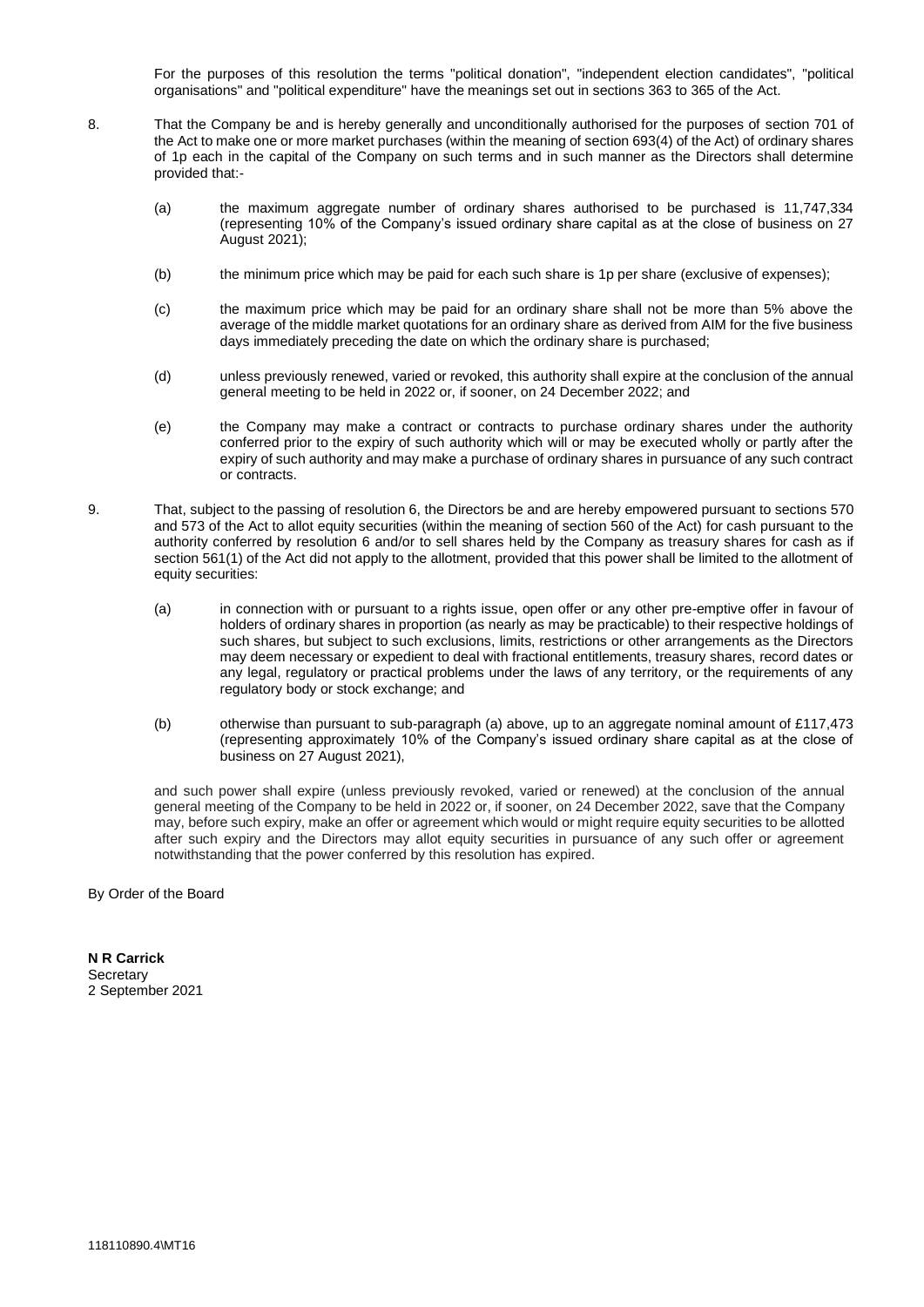#### **Notes**

A member entitled to attend and vote at the Annual General Meeting (the "Meeting") is entitled to appoint one or more proxies to attend, speak and vote instead of him. A member may appoint more than one proxy in relation to the Meeting, provided that each proxy is appointed to exercise the rights attached to a different share or shares held by that member. A proxy need not be a member of the Company. A form of proxy is enclosed with this notice. Instructions for use are printed on the Form of Proxy. In order to be valid, Forms of Proxy and any power of attorney or other authority under which such Form of Proxy is completed and signed, or a notarially certified or office copy of such power or authority must be deposited (during normal business hours only) with the Company's registrar, Link Group, at the address on the reverse of the Form of Proxy, no later than 3pm on 24 September 2021 or not less than 48 hours before the time of any adjournment of the Meeting, together with any authority under which it is completed and signed. Any alterations to the Form of Proxy should be initialled.

The return by a holder of the relevant duly completed Form of Proxy will not preclude any such holder from attending in person and voting at the Meeting in person if the member is subsequently able to attend. If a member has appointed a proxy and attends the Meeting in person, the proxy appointment will automatically be terminated.

Alternatively you may vote electronically at [www.signalshares.com.](http://www.signalshares.com/) You will require your username and password to use the portal to log in and vote. If you have not previously registered to use the portal you will require your investor code (IVC) which can be found on your proxy card. Members who hold their shares in uncertificated form may also use the 'CREST voting service' to appoint a proxy electronically, as explained below.

To change your proxy instructions simply submit a new proxy appointment using the methods described in these notes. Any amended proxy appointment must be received no later than 3 pm on 24 September 2021. If you have appointed a proxy using the hard copy Form of Proxy and would like to change the instructions using another hard copy proxy form, please contact Link Group on 0371 664 0300\* and ask for another Form of Proxy. If you submit more than one valid proxy appointment, the appointment received last before the latest time for the receipt of proxies will take precedence. If the Company is unable to determine which appointment was last validly received, none of them shall be treated as valid in respect of that share.

In order to revoke a proxy instruction you will need to inform the Company by sending notice in writing clearly stating your intention to revoke your proxy appointment to the addresses referred to above (accompanied by the power of attorney or other authority (if any) under which the revocation notice is signed or a notarially certified copy of such power or authority). The revocation notice must be received no later than 3pm on 24 September 2021.

In the case of a member which is a company, the revocation notice must be executed under its common seal or signed on its behalf by an officer of the company or an attorney for the company.

If you attempt to revoke your proxy appointment but the revocation is received after the time specified above then your proxy appointment will remain valid.

In the case of joint holders of a share the vote of the senior who tenders a vote shall be accepted to the exclusion of the votes of the other joint holders. For this purpose seniority is determined by the order in which the names of the holders stand in the register of members in respect of the joint holding.

CREST members who wish to appoint a proxy or proxies through the CREST electronic proxy appointment service may do so for the Meeting and any adjournment thereof by using the procedures described in the CREST Manual available on the Euroclear website. CREST personal members or other CREST sponsored members, and those CREST members who have appointed a voting service provider(s) should refer to their CREST sponsor or voting service provider(s), who will be able to take the appropriate action on their behalf.

In order for a proxy appointment, or instruction, made by means of CREST to be valid, the appropriate CREST message (a "CREST Proxy Instruction") must be properly authenticated in accordance with Euroclear UK & Ireland Limited's ("EUI") specifications and must contain the information required for such instructions, as described in the CREST Manual. The message regardless of whether it relates to the appointment of a proxy or to an amendment to the instruction given to a previously appointed proxy must, in order to be valid, be transmitted so as to be received by the issuer's agent (ID RA10) by the latest time(s) for receipt of proxy appointments specified in the notice of Annual General Meeting. For this purpose, the time of receipt will be taken to be the time (as determined by the timestamp applied to the message by the CREST Applications Host) from which the issuer's agent is able to retrieve the message by enquiry to CREST in the manner prescribed by CREST. The Company may treat as invalid a CREST Proxy Instruction in the circumstances set out in Regulation 35(5) of the Uncertificated Securities Regulations 2001. CREST members and where applicable, their CREST sponsors or voting service providers should note that EUI does not make available special procedures in CREST for any particular messages. Normal system timings and limitations will therefore apply in relation to the input of CREST Proxy instructions. It is therefore the responsibility of the CREST member concerned to take (or, if the CREST member is a CREST personal member or sponsored member or has appointed a voting service provider(s), to procure that his or her CREST sponsor or voting service provider(s) take(s)) such action as shall be necessary to ensure that a message is transmitted by means of the CREST system by any particular time. In this connection, CREST members and, where applicable, their CREST sponsors or voting service providers are referred, in particular, to those sections of the CREST Manual concerning practical limitations of the CREST system and timings.

The time by which a person must be entered on the register of members in order to have the right to attend and vote at the Annual General Meeting is by close of business on 24 September 2021 (being not more than 48 hours prior to the time fixed for the Annual General Meeting) or, if adjourned, such time (being not more than 48 hours prior to the time set for the adjourned meeting) as shall be fixed by the Company. Such members may only cast votes in respect of shares held at such time. Changes to entries on the register of members after that time will be disregarded in determining the right of any person to attend or vote at the Annual General Meeting.

In the case of a shareholder which is a company, the Form of Proxy must be executed under its common seal or signed on its behalf by an officer of the company or an attorney for the company. Any corporation which is a member of the Company can appoint one or more corporate representatives who may exercise on its behalf all of its powers as a member provided that, where more than one such representative is duly appointed, they do not do so in relation to the same shares.

As at close of business on 27 August 2021 the Company's issued ordinary share capital consisted of 117,473,341 ordinary shares of 1p each (carrying one vote each). Therefore, the total number of voting rights in the Company as at that date was 117,473,341. As at 27 August 2021, the Company held no ordinary shares in treasury.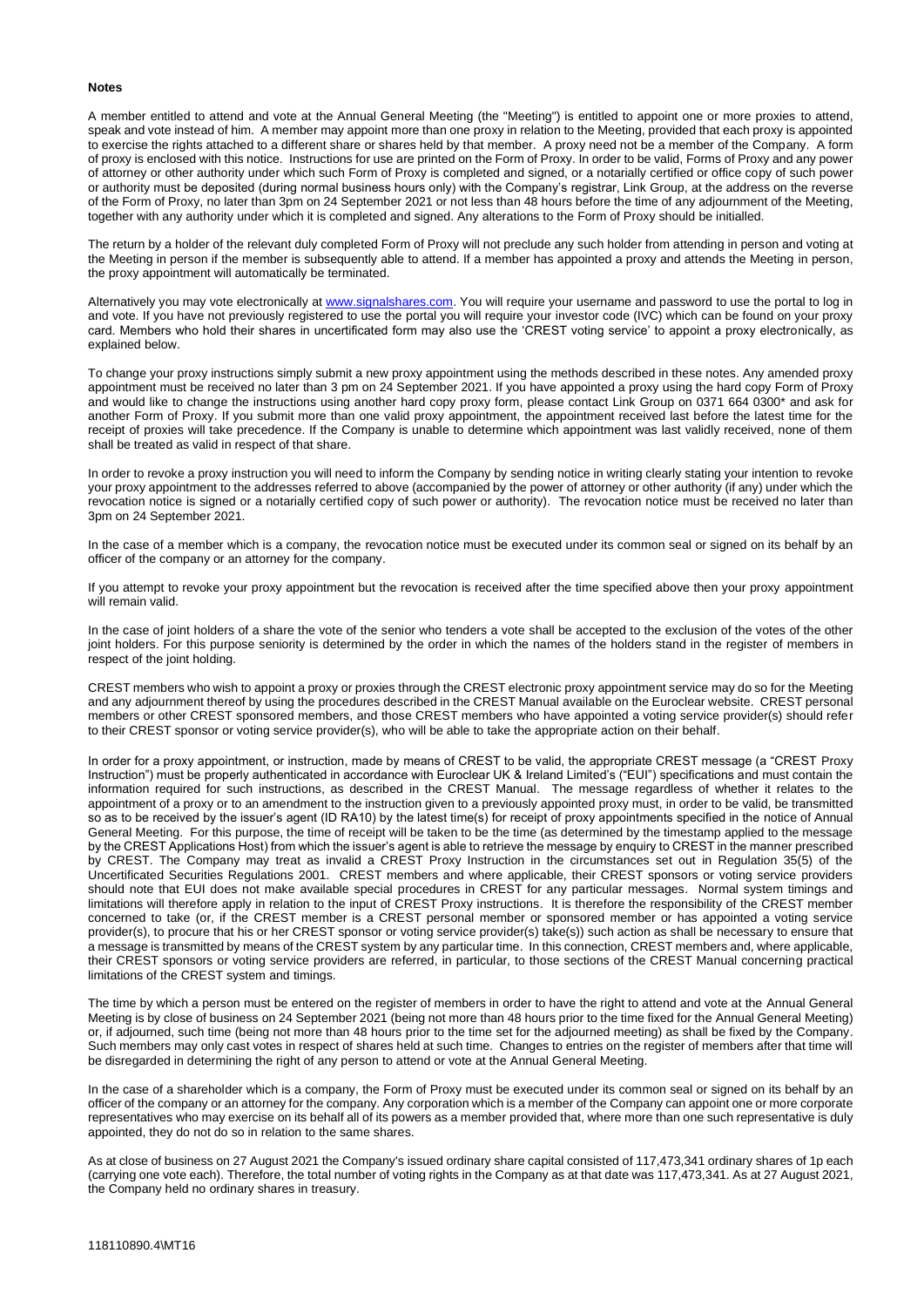Any member attending the Annual General Meeting has the right to ask questions; however, in light of the possible restricted physical attendance at the AGM, shareholders who wish to ask questions relating to the business set out in the notice of the Annual General Meeting should send them by email to **company.secretary@600grouphq.com** by 3pm on 24 September 2021. Following the meeting Shareholders will be able to access details of the business conducted at the AGM including the results of the votes on the resolutions and details of the proxy votes received. The Company will also make a written response to any question raised by email in the manner described above relating to the business being dealt with at the Meeting, but no answer will be given if (a) to do so would interfere unduly with the preparation for the Annual General Meeting or involve the disclosure of confidential information, (b) the answer has already been given on a website in the form of an answer to a question, or (c) it is undesirable in the interests of the Company that the question be answered.

Persons who are not shareholders in the Company will not be admitted to the Meeting unless prior arrangements are made with the Company.

A copy of this notice can be found on the Company's website at [www.600group.com](http://www.600group.com/)

Members who have general enquiries about the Annual General Meeting should call Link Group on 0371 664 0300\*. No other means of communication will be accepted.

You may not use any electronic address provided in this notice of Annual General Meeting or any related documents (including the Form of Proxy) for communicating with the Company for any purposes other than those expressly stated.

\* Calls are charged at the standard geographic rate and will vary by provider. Calls outside the United Kingdom will be charged at the applicable international rate. Lines are open between 09:00 - 17:30, Monday to Friday excluding public holidays in England and Wales.